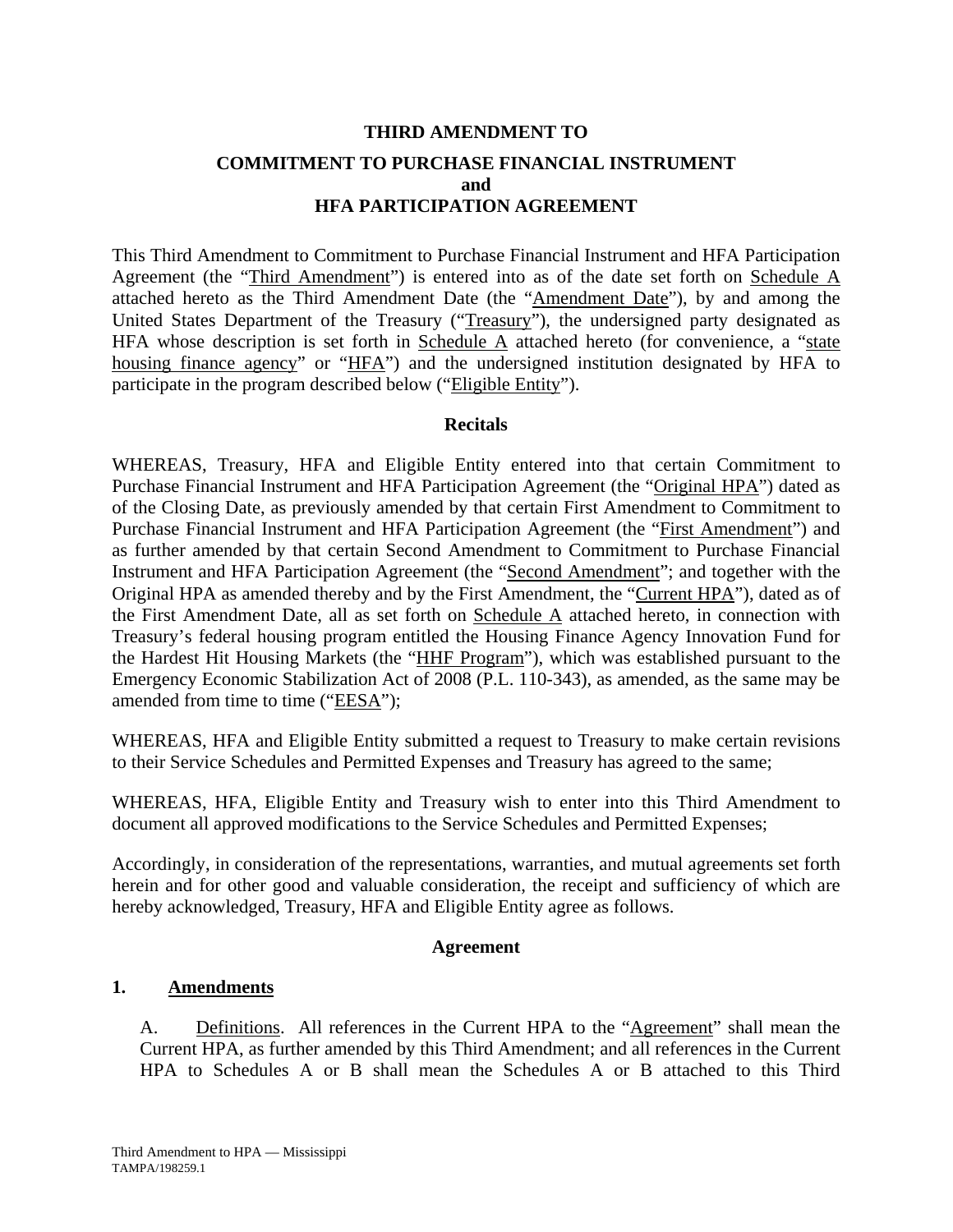Amendment. All references herein to the "HPA" shall mean the Current HPA, as further amended by this Third Amendment.

B. Schedule A. Schedule A attached to the Current HPA is hereby deleted in its entirety and replaced with Schedule A attached to this Third Amendment.

C. Schedule B. Schedule B attached to the Current HPA is hereby deleted in its entirety and replaced with Schedule B attached to this Third Amendment.

## **2. Representations, Warranties and Covenants**

A. HFA and Eligible Entity. HFA and Eligible Entity, each for itself, make the following representations, warranties and covenants to Treasury and the truth and accuracy of such representations and warranties and compliance with and performance of such covenants are continuing obligations of HFA and Eligible Entity, each as to itself. In the event that any of the representations or warranties made herein cease to be true and correct or HFA or Eligible Entity breaches any of its covenants made herein, HFA or Eligible Entity, as the case may be, agrees to notify Treasury immediately and the same shall constitute an Event of Default under the HPA.

(1) HFA and Eligible Entity each hereby certifies, represents and warrants as of the date hereof that each of the representations and warranties of HFA or Eligible Entity, as applicable, contained in the HPA are true, correct, accurate and complete in all material respects as of the date hereof. All covenants of HFA or Eligible Entity, as applicable, contained in the HPA shall remain in full force and effect and neither HFA, nor Eligible Entity is in breach of any such covenant.

(2) Eligible Entity has the full corporate power and authority to enter into, execute, and deliver this Third Amendment and any other closing documentation delivered to Treasury in connection with this Third Amendment, and to perform its obligations hereunder and thereunder.

(3) HFA has the full legal power and authority to enter into, execute, and deliver this Third Amendment and any other closing documentation delivered to Treasury in connection with this Third Amendment, and to perform its obligations hereunder and thereunder.

## **3. Miscellaneous**

A. The recitals set forth at the beginning of this Third Amendment are true and accurate and are incorporated herein by this reference.

B. Capitalized terms used but not defined herein shall have the meanings ascribed to them in the HPA.

C. Any provision of the HPA that is determined to be prohibited or unenforceable in any jurisdiction shall, as to such jurisdiction, be ineffective to the extent of such prohibition or unenforceability without invalidating the remaining provisions of the HPA, and no such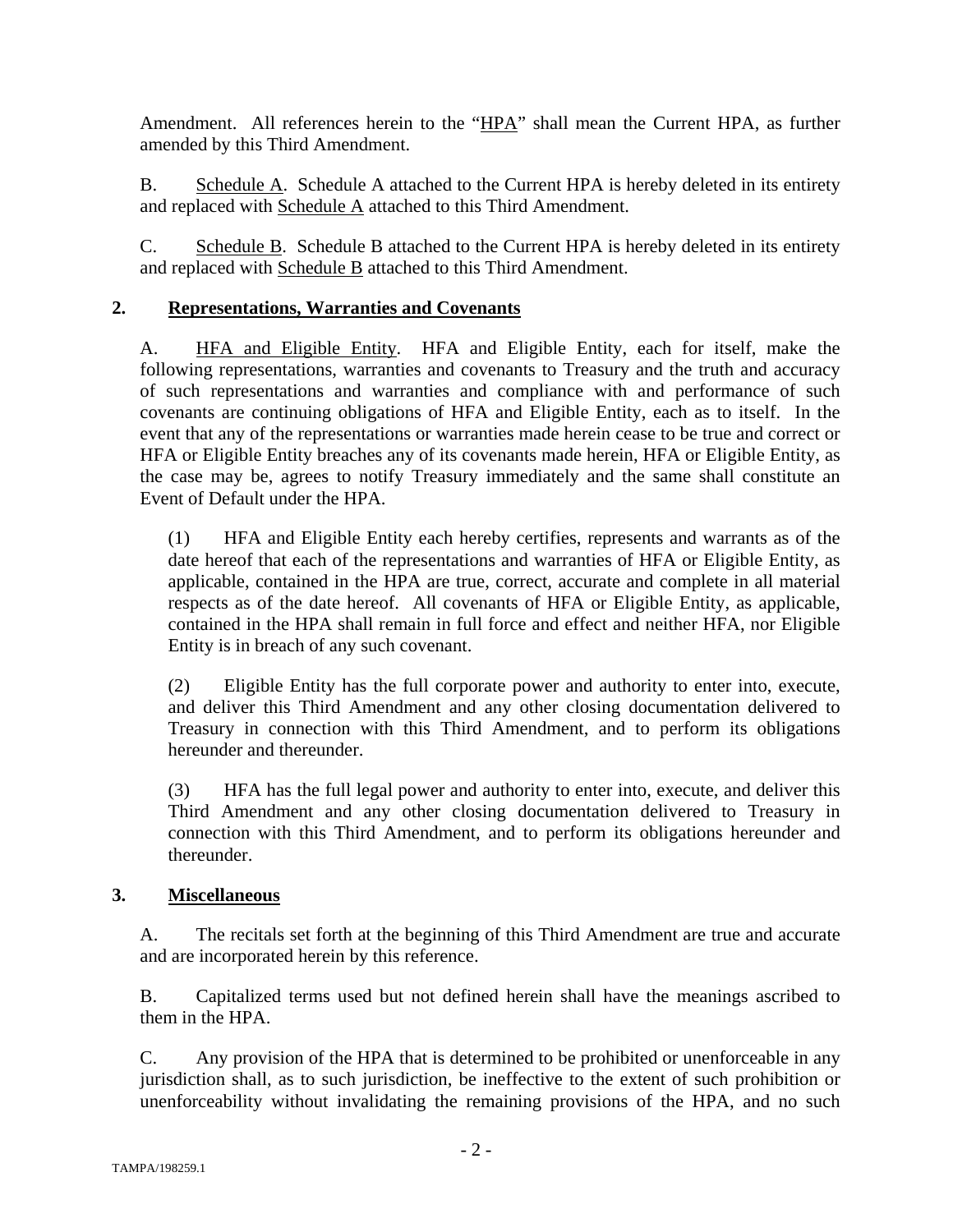prohibition or unenforceability in any jurisdiction shall invalidate such provision in any other jurisdiction.

D. This Third Amendment may be executed in two or more counterparts (and by different parties on separate counterparts), each of which shall be deemed an original, but all of which together shall constitute one and the same instrument. Facsimile or electronic copies of this Third Amendment shall be treated as originals for all purposes.

## [SIGNATURE PAGE FOLLOWS; REMAINDER OF PAGE INTENTIONALLY LEFT BLANK]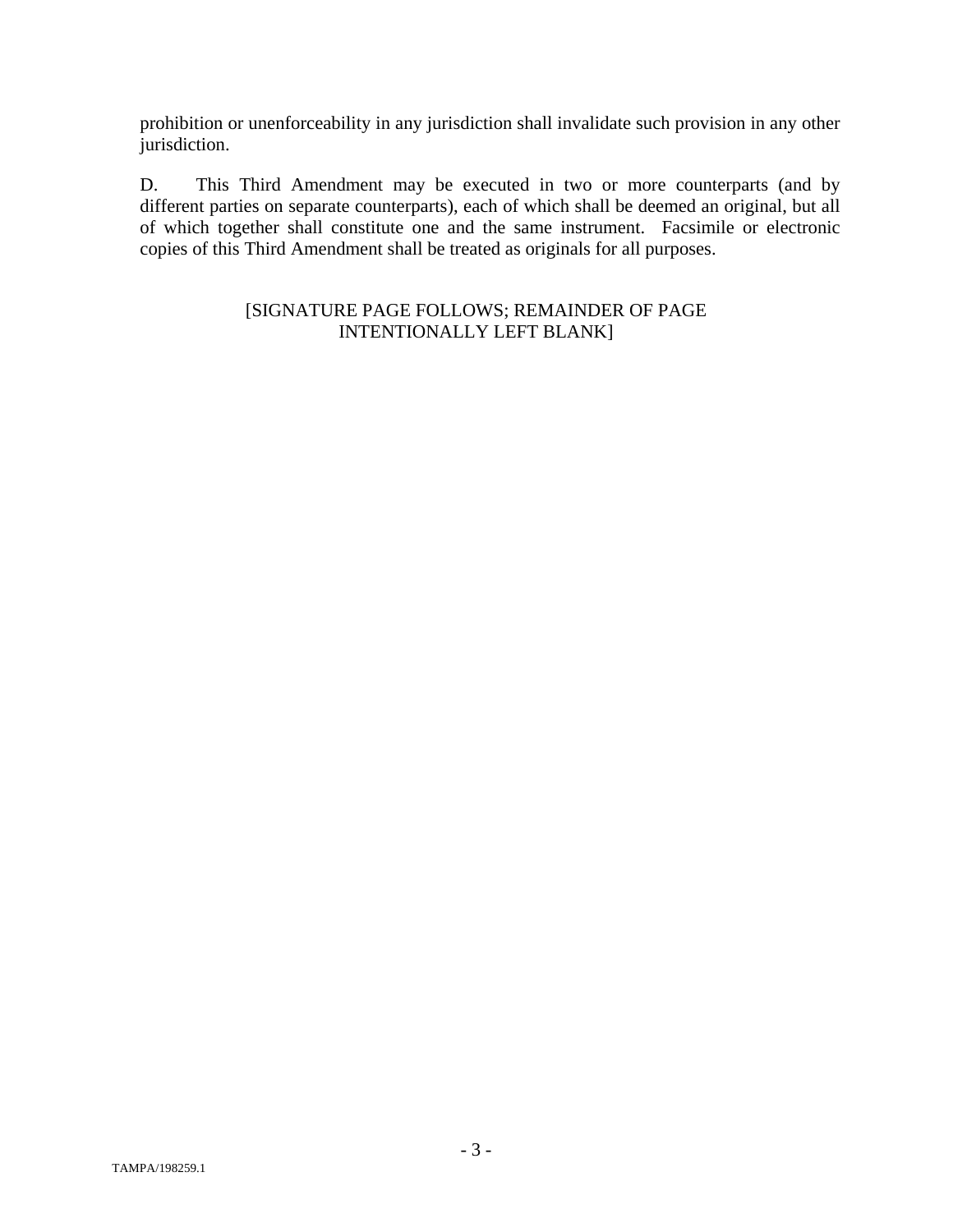**In Witness Whereof**, HFA, Eligible Entity and Treasury by their duly authorized officials hereby execute and deliver this Third Amendment to Commitment to Purchase Financial Instrument and HFA Participation Agreement as of the Amendment Date.

#### **HFA**: **TREASURY**:

MISSISSIPPI HOME CORPORATION UNITED STATES DEPARTMENT OF THE **TREASURY** 

By: <u>/s/ Dianne Bolen</u> By: Name: Dianne Bolen Name: Timothy G. Massad

Title: Executive Director Title: Assistant Secretary for Financial Stability

#### **ELIGIBLE ENTITY**:

MISSISSIPPI HOME CORPORATION

By: /s/ Dianne Bolen Name: Dianne Bolen Title: Executive Director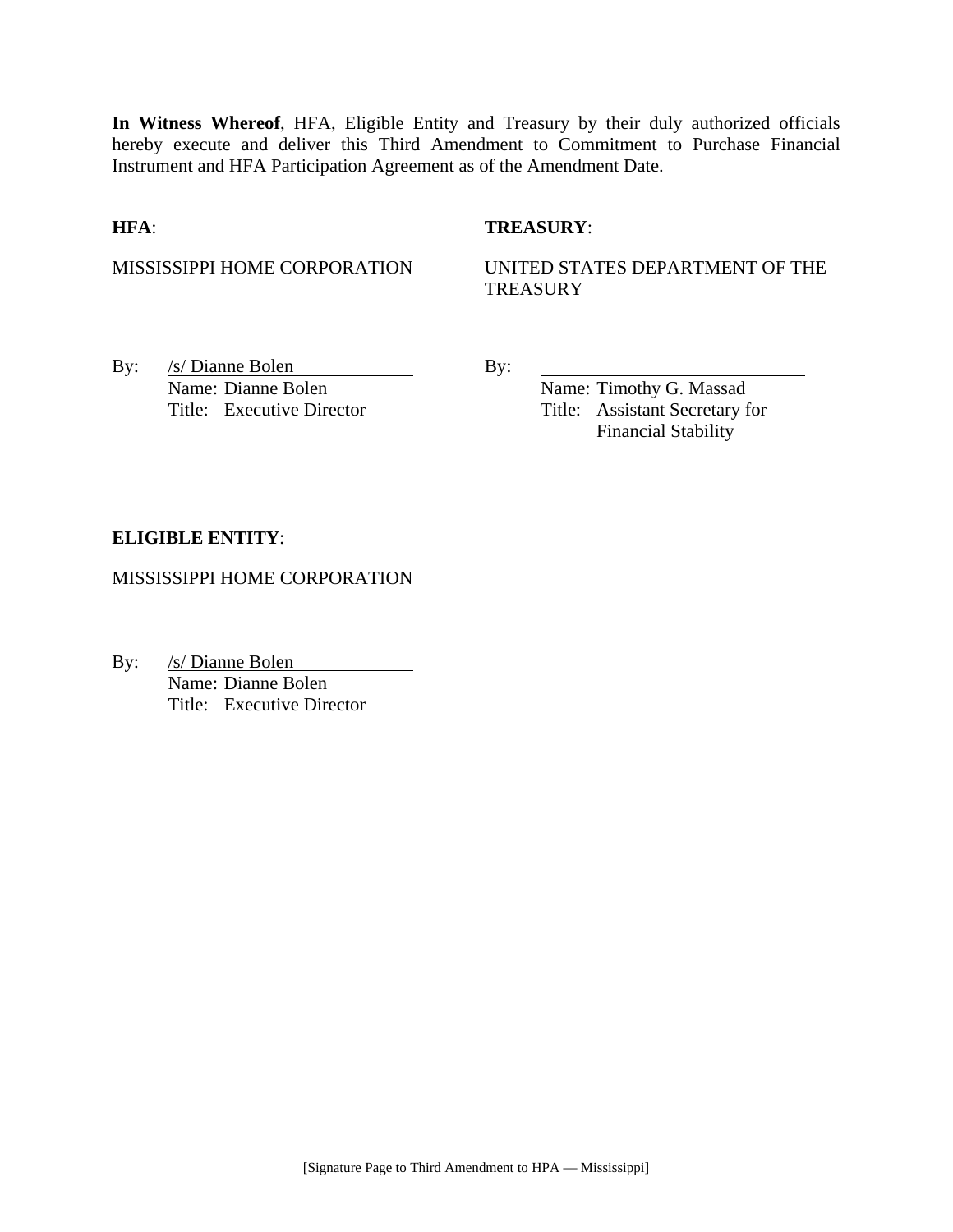In Witness Whereof, HFA, Eligible Entity and Treasury by their duly authorized officials hereby execute and deliver this Third Amendment to Commitment to Purchase Financial Instrument and HFA Participation Agreement as of the Amendment Date.

#### HFA:

#### **TREASURY:**

MISSISSIPPI HOME CORPORATION

UNITED STATES DEPARTMENT OF THE **TREASURY** 

By:

Name: Dianne Bolen Title: Executive Director By:

 $\mu$ 

Name: Timothy G. Massad Title: Assistant Secretary for **Financial Stability** 

#### **ELIGIBLE ENTITY:**

MISSISSIPPI HOME CORPORATION

By:

Name: Dianne Bolen Title: Executive Director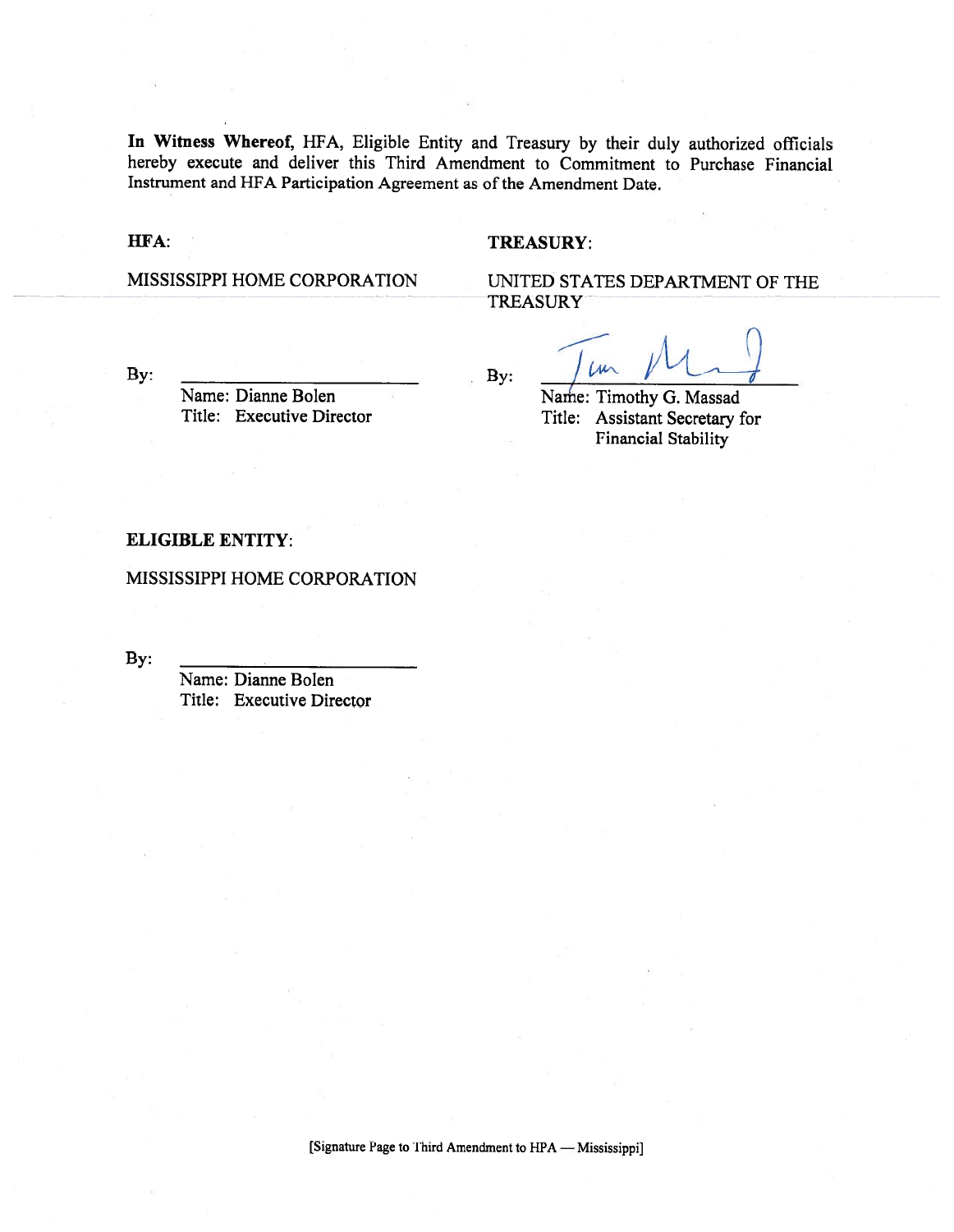# **EXHIBITS AND SCHEDULES**

Schedule A Basic Information

Schedule B Service Schedules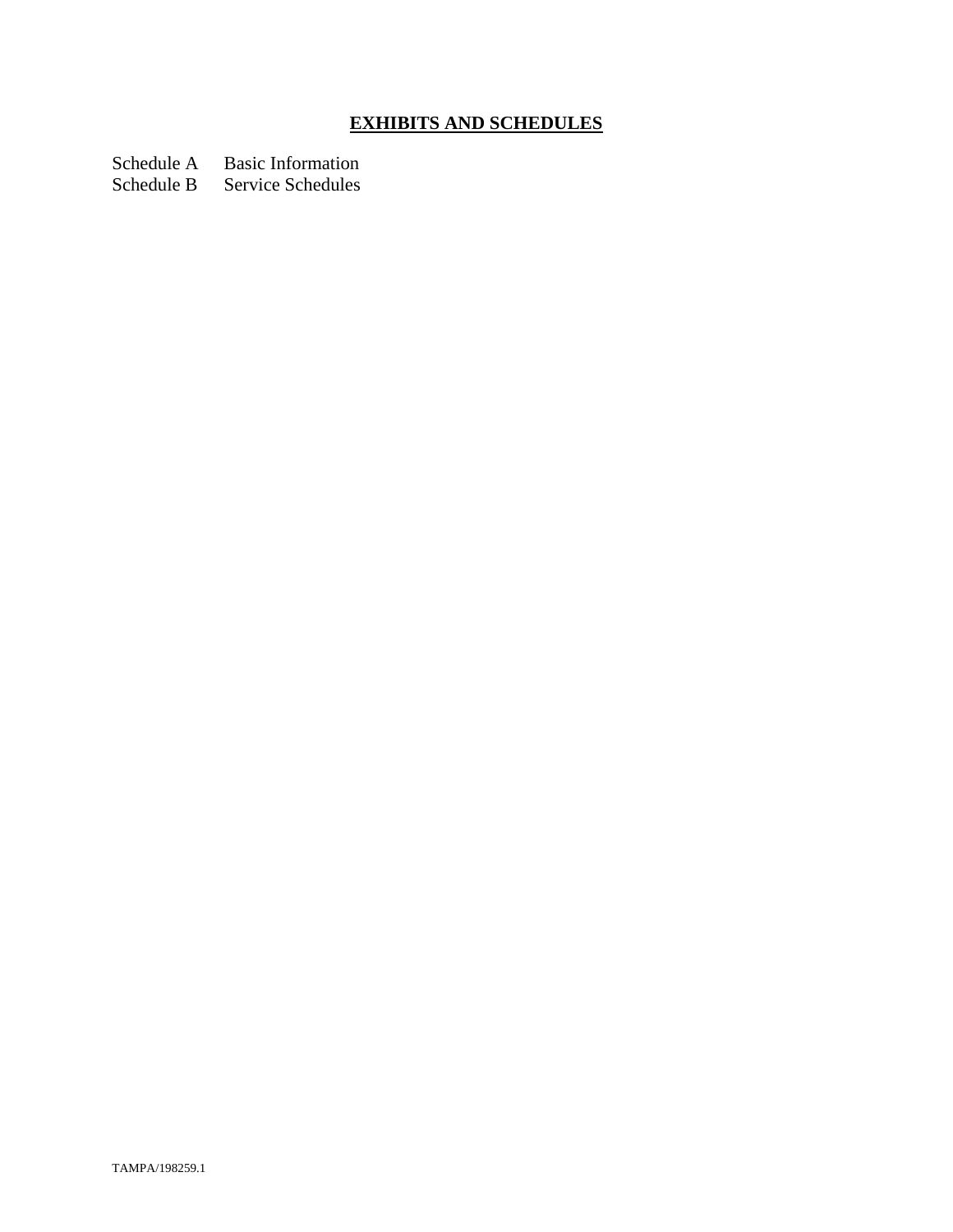## **SCHEDULE A**

## **BASIC INFORMATION**

| <b>Eligible Entity Information:</b>     |                                                                                                                                                                                                          |
|-----------------------------------------|----------------------------------------------------------------------------------------------------------------------------------------------------------------------------------------------------------|
| Name of the Eligible Entity:            | Mississippi Home Corporation <sup>1</sup>                                                                                                                                                                |
| Corporate or other organizational form: | public body corporate and politic, separate<br>and apart from the State of Mississippi<br>constituting a governmental instrumentality<br>under the constitution and laws of the State<br>of Mississippi. |
| Jurisdiction of organization:           | Mississippi                                                                                                                                                                                              |
| Notice Information:                     |                                                                                                                                                                                                          |
|                                         |                                                                                                                                                                                                          |
|                                         |                                                                                                                                                                                                          |
|                                         |                                                                                                                                                                                                          |
| <b>HFA</b> Information:                 |                                                                                                                                                                                                          |
| Name of HFA:                            | Mississippi Home Corporation <sup>1</sup>                                                                                                                                                                |
| Organizational form:                    | public body corporate and politic, separate<br>and apart from the State of Mississippi<br>constituting a governmental instrumentality<br>under the constitution and laws of the State<br>of Mississippi. |
| Date of Application:                    | September 1, 2010                                                                                                                                                                                        |
| Date of Action Plan:                    | September 1, 2010                                                                                                                                                                                        |

Notice Information: Same as notice information for Eligible

Program Participation Cap: \$101,888,323.00

Entity.

1

<sup>1</sup> References in the Agreement to the term "HFA" shall mean the Mississippi Home Corporation ("MHC") in its capacity as HFA as such term is used in the Agreement; and references in the Agreement to the term "Eligible Entity" shall mean MHC, in its capacity as Eligible Entity as such term is used in the Agreement.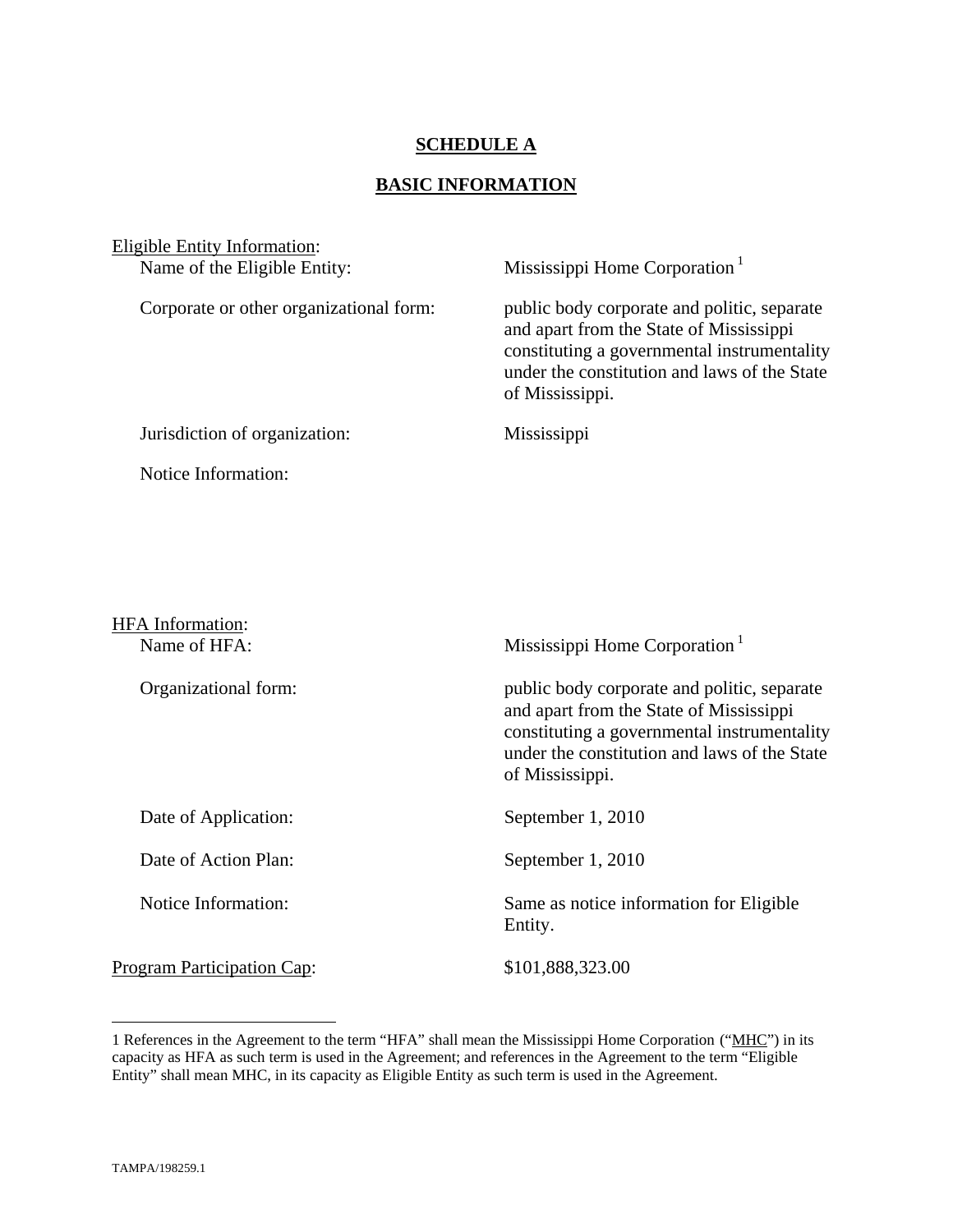| Portion of Program Participation Cap                                                |                                                                                                                                                        |
|-------------------------------------------------------------------------------------|--------------------------------------------------------------------------------------------------------------------------------------------------------|
| <b>Representing Original HHF Funds:</b>                                             | \$38,036,950.00                                                                                                                                        |
| Portion of Program Participation Cap<br><b>Representing Unemployment HHF Funds:</b> | \$38,036,950.00                                                                                                                                        |
| Permitted Expenses:                                                                 | \$12,765,208.00                                                                                                                                        |
| <b>Closing Date:</b>                                                                | September 23, 2010                                                                                                                                     |
| <b>First Amendment Date:</b>                                                        | September 29, 2010                                                                                                                                     |
| <b>Second Amendment Date:</b>                                                       | December 16, 2010                                                                                                                                      |
| Third Amendment Date:                                                               | December 8, 2011                                                                                                                                       |
| <b>Eligible Entity Depository Account Information:</b>                              | See account information set forth in the<br>Depository Account Control Agreement<br>between Treasury and Eligible Entity<br>regarding the HHF Program. |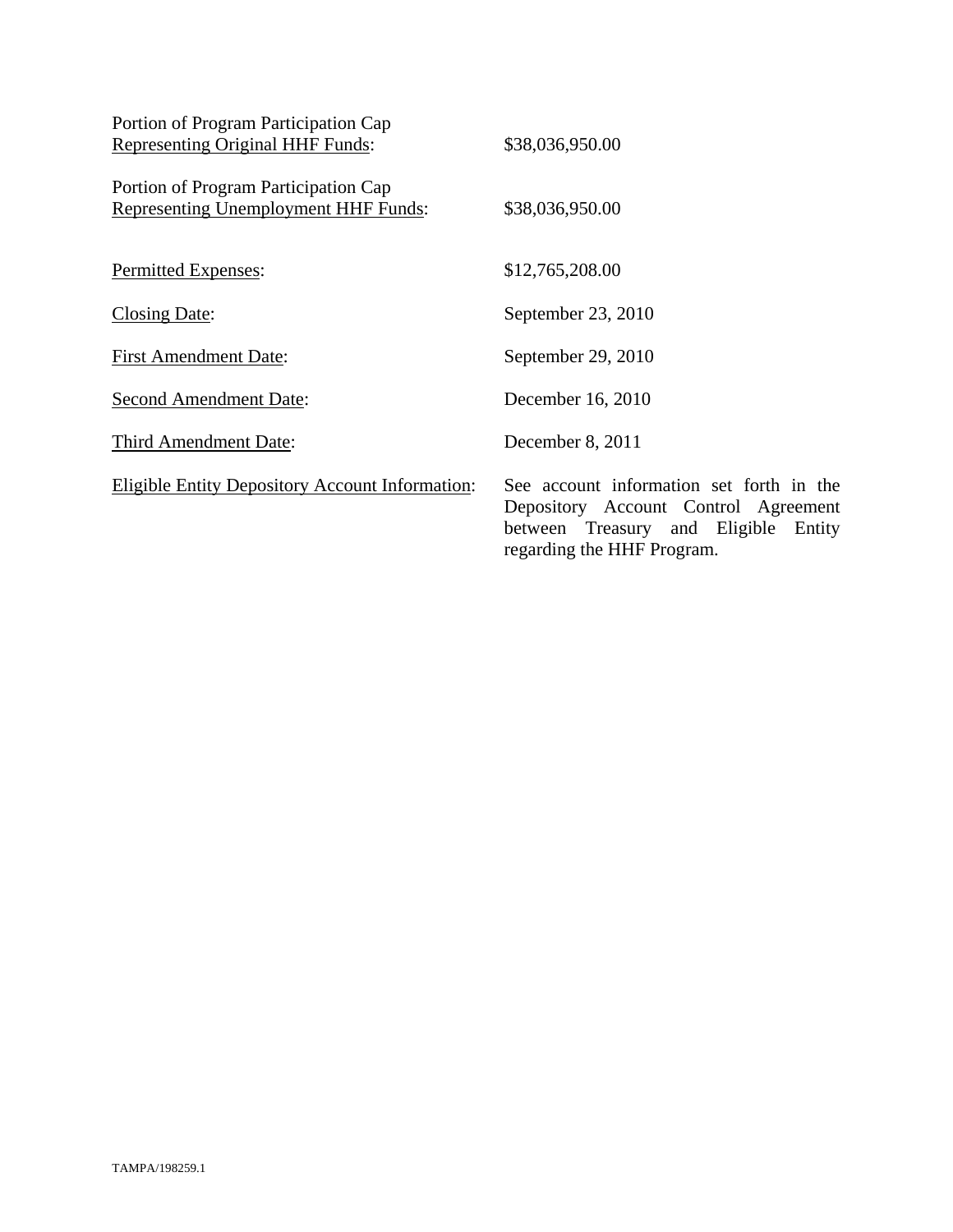### **SCHEDULE B**

## **SERVICE SCHEDULES**

The Service Schedules attached as Schedule B to the Current HPA are hereby deleted in their entirety and replaced with the attached Service Schedules (numbered sequentially as Service Schedule B-1, Service Schedule B-2, et. seq.), which collectively comprise Schedule B to the HPA.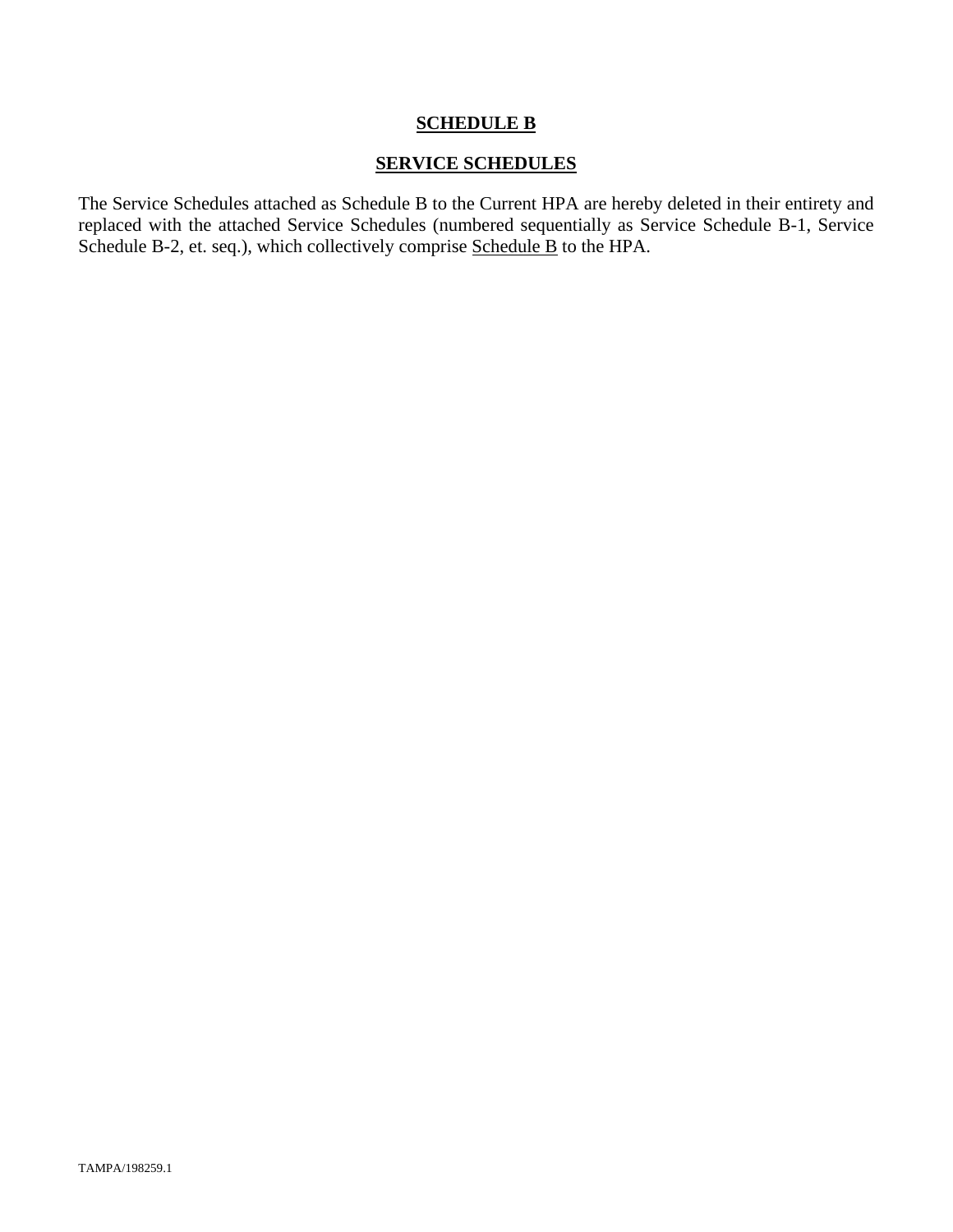## **SERVICE SCHEDULE B-1**

## **Mississippi Home Corporation**

## **Home Saver Program**

# **Summary Guidelines**

| 1. | <b>Program Overview</b>    | Mississippi Home Corporation (MHC) will offer its Home Saver                                                               |
|----|----------------------------|----------------------------------------------------------------------------------------------------------------------------|
|    |                            | Program (HSP) to borrowers that are unemployed or                                                                          |
|    |                            | substantially underemployed. MHC will pay 100% of the                                                                      |
|    |                            | monthly mortgage payment for up to 12 months and up to an                                                                  |
|    |                            | additional 12 months if a borrower (at their own expense) enters                                                           |
|    |                            | an educational program that leads to a certification or degree                                                             |
|    |                            | from one of the state's Community Colleges or a 4-year                                                                     |
|    |                            | institution if the program can be completed within 24 months. If                                                           |
|    |                            | borrower ceases to participate in the educational program within                                                           |
|    |                            | the first 12 months, mortgage support continues through the first                                                          |
|    |                            | 12 months. If borrower ceases to participate in the educational                                                            |
|    |                            | program after 12 months, benefits end no later than end of                                                                 |
|    |                            | quarter or semester the client stopped education program.                                                                  |
|    |                            | Borrowers in distressed counties will be eligible for up to 6                                                              |
|    |                            | additional months of monthly mortgage payment assistance to                                                                |
|    |                            | find a job after they complete the educational program of their                                                            |
|    |                            | choice. Assistance may also be provided to pay arrearage                                                                   |
|    |                            | accumulated during a period of unemployment or substantial                                                                 |
|    |                            | underemployment. Borrowers can not be more than 6 months                                                                   |
|    |                            | behind at date of application. Borrowers will enter the HSP                                                                |
|    |                            | through the intake process of the housing counseling agencies                                                              |
|    |                            | that MHC will contract with. MHC will not limit the monthly                                                                |
|    |                            | mortgage payment amount per month, but will limit the total                                                                |
|    |                            | HSP assistance to \$44,000. The assistance can be paid for a total                                                         |
|    |                            | up to 30 months plus arrearage if necessary. The borrowers will                                                            |
|    |                            | not make any payments.                                                                                                     |
| 2. | <b>Program Goals</b>       | The goal of the HSP is to provide borrowers the time necessary                                                             |
|    |                            | to improve their chances of finding a job that pays them enough                                                            |
|    |                            | to cover their monthly mortgage payments.                                                                                  |
| 3. | <b>Target Population /</b> | The HSP will allow borrowers in distressed counties, those with                                                            |
|    | <b>Areas</b>               | unemployment rates above 11.4% (Mississippi's June 2010                                                                    |
|    |                            | average unemployment rate) to receive up to 6 additional                                                                   |
|    |                            |                                                                                                                            |
|    |                            | months of monthly mortgage payment assistance. Distressed<br>counties account for 79%, or 65 of Mississippi's 82 counties. |
|    |                            | \$89,123,115.00                                                                                                            |
| 4. | <b>Program Allocation</b>  |                                                                                                                            |
|    | (Excluding                 |                                                                                                                            |
|    | <b>Administrative</b>      |                                                                                                                            |
|    | <b>Expenses</b> )          |                                                                                                                            |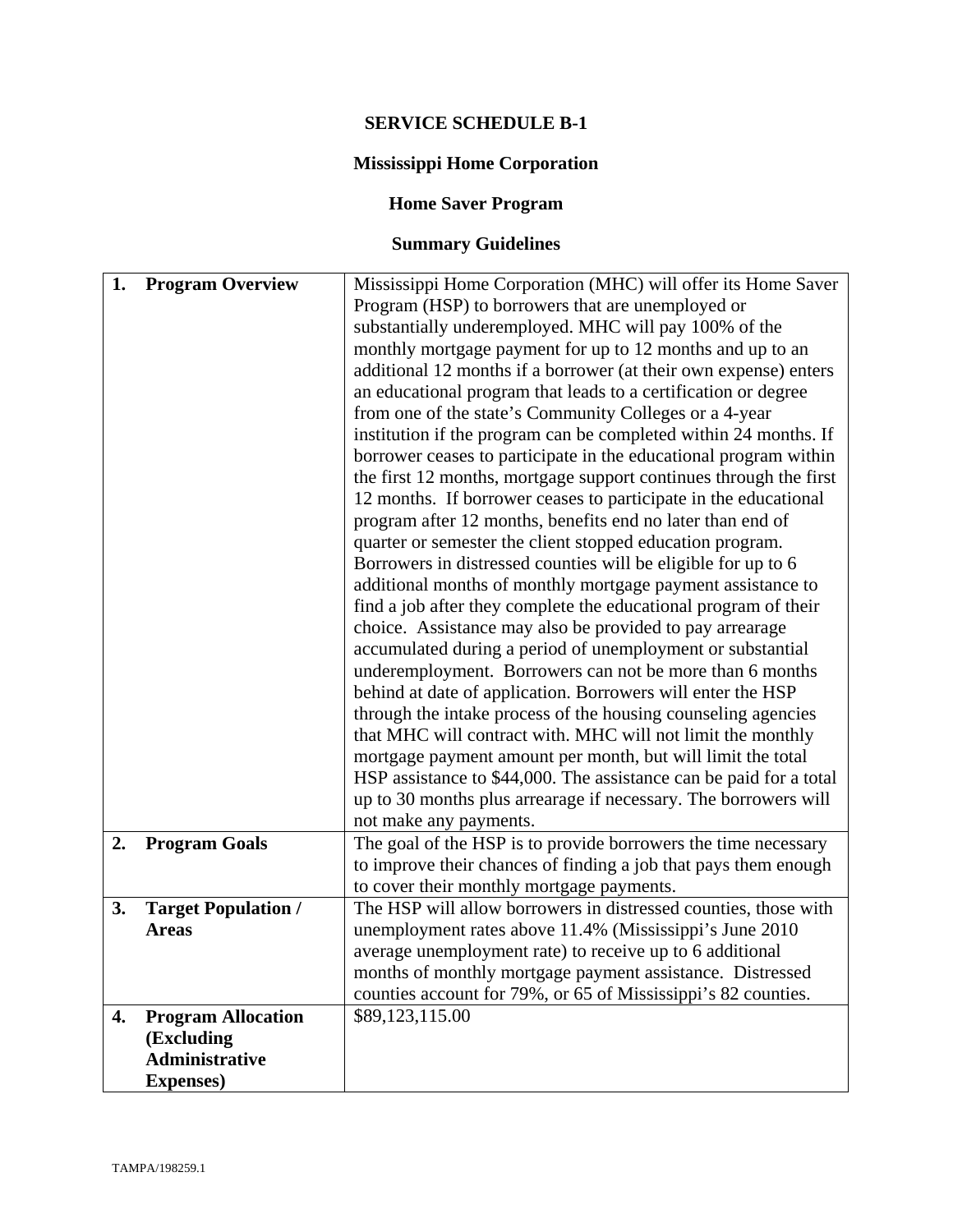| 5. | <b>Borrower Eligibility</b><br>Criteria | ٠         | The borrower must have a monthly mortgage payment that<br>they cannot afford due to unemployment or a reduction in                                                                                                                          |
|----|-----------------------------------------|-----------|---------------------------------------------------------------------------------------------------------------------------------------------------------------------------------------------------------------------------------------------|
|    |                                         |           | income for underemployment that can be documented, as<br>specified in the HSP guidelines.                                                                                                                                                   |
|    |                                         |           | Job loss had to occur on or after January 1, 2008.                                                                                                                                                                                          |
|    |                                         | $\bullet$ | The borrower must have a monthly mortgage payment<br>greater than 28 percent of gross monthly income and the<br>borrower must be a resident of the State of Mississippi.                                                                    |
|    |                                         | ٠         | The borrower must have a mortgage against the property and<br>be delinquent on their mortgage or face imminent risk of<br>default.                                                                                                          |
|    |                                         |           | The maximum income level for participation must not<br>exceed 120% of the Area or State Median Family Income,<br>whichever is greater and liquid asset limitations up to three<br>months of mortgage payments (excluding retirement funds). |
|    |                                         |           | The housing counseling agencies will review applications<br>and make a recommendation to MHC about eligibility and<br>require all borrowers to submit a hardship affidavit                                                                  |
| 6. | <b>Property / Loan</b>                  |           | documenting inability to pay their mortgage.                                                                                                                                                                                                |
|    | <b>Eligibility Criteria</b>             |           | The property must be located in the State of Mississippi.                                                                                                                                                                                   |
|    |                                         |           | The property must be occupied as the borrower's primary<br>residence.                                                                                                                                                                       |
|    |                                         | $\bullet$ | The property must be a single-family, one to five unit<br>dwelling, condominium or townhome, must be classified as<br>real estate and affixed on a permanent foundation if a<br>manufactured or mobile home                                 |
|    |                                         |           | Borrower must have been the property owner for a minimum<br>of 12 months prior to applying for HSP funds except if<br>borrower is seeking to use HAMP UP program, where<br>mortgage must have been closed prior to January 1, 2009.         |
|    |                                         |           | Mortgage must be 6 months or less delinquent at time of<br>application.                                                                                                                                                                     |
|    |                                         |           | The unpaid principal balance of first mortgage must be no<br>greater than the FHA limit of \$271,000 for a one-unit<br>dwelling.                                                                                                            |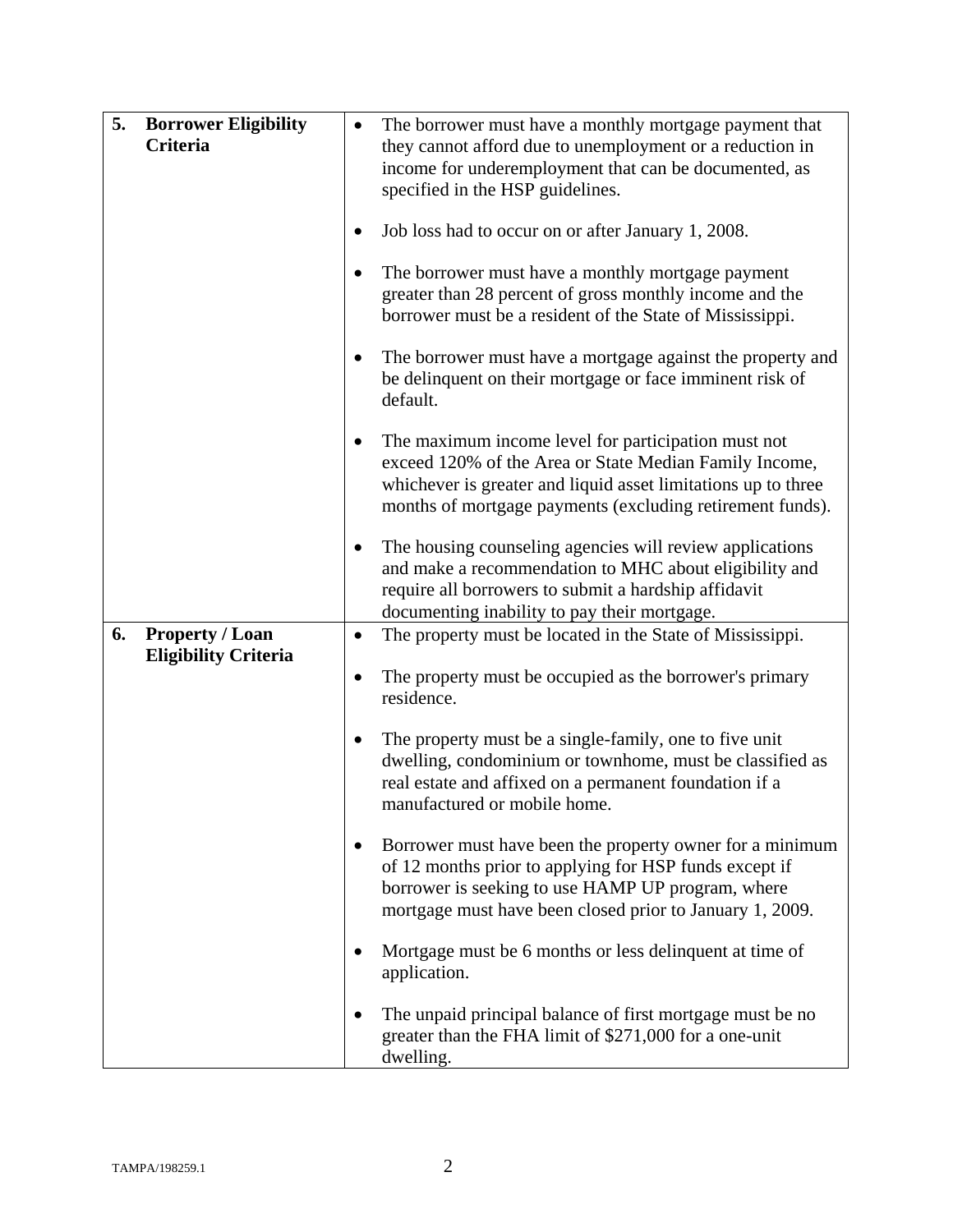| 7. | <b>Program Exclusions</b>                 | Income of all borrowers on the mortgage note exceeds 120%<br>$\bullet$<br>of the Area or State Median Family Income.                |
|----|-------------------------------------------|-------------------------------------------------------------------------------------------------------------------------------------|
|    |                                           | Although a borrower with a second mortgage may be                                                                                   |
|    |                                           | eligible for HSP, HSP payments will only be made towards                                                                            |
|    |                                           | the first mortgage.                                                                                                                 |
|    |                                           |                                                                                                                                     |
|    |                                           | Borrowers in active bankruptcy.                                                                                                     |
|    |                                           | Seasonal workers.                                                                                                                   |
|    |                                           | Servicers that are not a state- or federally-regulated financial                                                                    |
| 8. | <b>Structure of Assistance</b>            | institution. (effective with applications after 8/09/2011)<br>The HSP will be made available as assistance in the form of a         |
|    |                                           | five-year, 0% interest, non recourse, non amortizing,                                                                               |
|    |                                           | subordinate loan, secured by a junior lien recorded against the                                                                     |
|    |                                           | property, where 20% of the principal will be forgiven each year                                                                     |
|    |                                           | so long as the eligible borrowers continue to occupy the house                                                                      |
|    |                                           | as their primary residence and meet all terms and conditions of<br>the loan. This loan will only be repayable if the borrower sells |
|    |                                           | the property before the period expires and there is sufficient                                                                      |
|    |                                           | equity to pay the loan. All funds returned to the HSP will be                                                                       |
|    |                                           | recycled until December 31, 2017, thereafter they will be                                                                           |
|    |                                           | returned to Treasury.                                                                                                               |
| 9. | <b>Per Household</b><br><b>Assistance</b> | The estimated median amount that the typical borrower will                                                                          |
|    |                                           | receive is \$24,500. The maximum amount of assistance that a<br>borrower can receive from the HSP is: 1) \$22,000 during a 12-      |
|    |                                           | month period; 2) \$36,000 during a 24-month period; and 3)                                                                          |
|    |                                           | \$44,000 for a 30-month period.                                                                                                     |
|    | 10. Duration of Assistance                | In non-distressed counties, borrowers can receive: 1) a one time                                                                    |
|    |                                           | payment for arrearage accumulated during the period of                                                                              |
|    |                                           | unemployment or substantial underemployment, not to exceed<br>the maximum assistance the borrower is eligible for; 2) up to 12-     |
|    |                                           | months of monthly mortgage payment assistance; and 3) up to                                                                         |
|    |                                           | 12 additional months for participation at their own expense in an                                                                   |
|    |                                           | educational program that leads to a certification or degree at one                                                                  |
|    |                                           | of the state's Community Colleges or a 4-year institution. In                                                                       |
|    |                                           | distressed counties, borrowers can receive: 1) a one time                                                                           |
|    |                                           | payment of arrearage accumulated during the period of<br>unemployment or substantial underemployment, not to exceed                 |
|    |                                           | the maximum assistance the borrower is eligible for; 2) up to 12-                                                                   |
|    |                                           | months of monthly mortgage payment assistance; 3) up to 12                                                                          |
|    |                                           | additional months for participation in an educational program                                                                       |
|    |                                           | that leads to a certification or degree at one of the state's                                                                       |
|    |                                           | Community Colleges or a 4-year institution; and 4) up to 6                                                                          |
|    |                                           | additional months for extended job search after completion of an                                                                    |